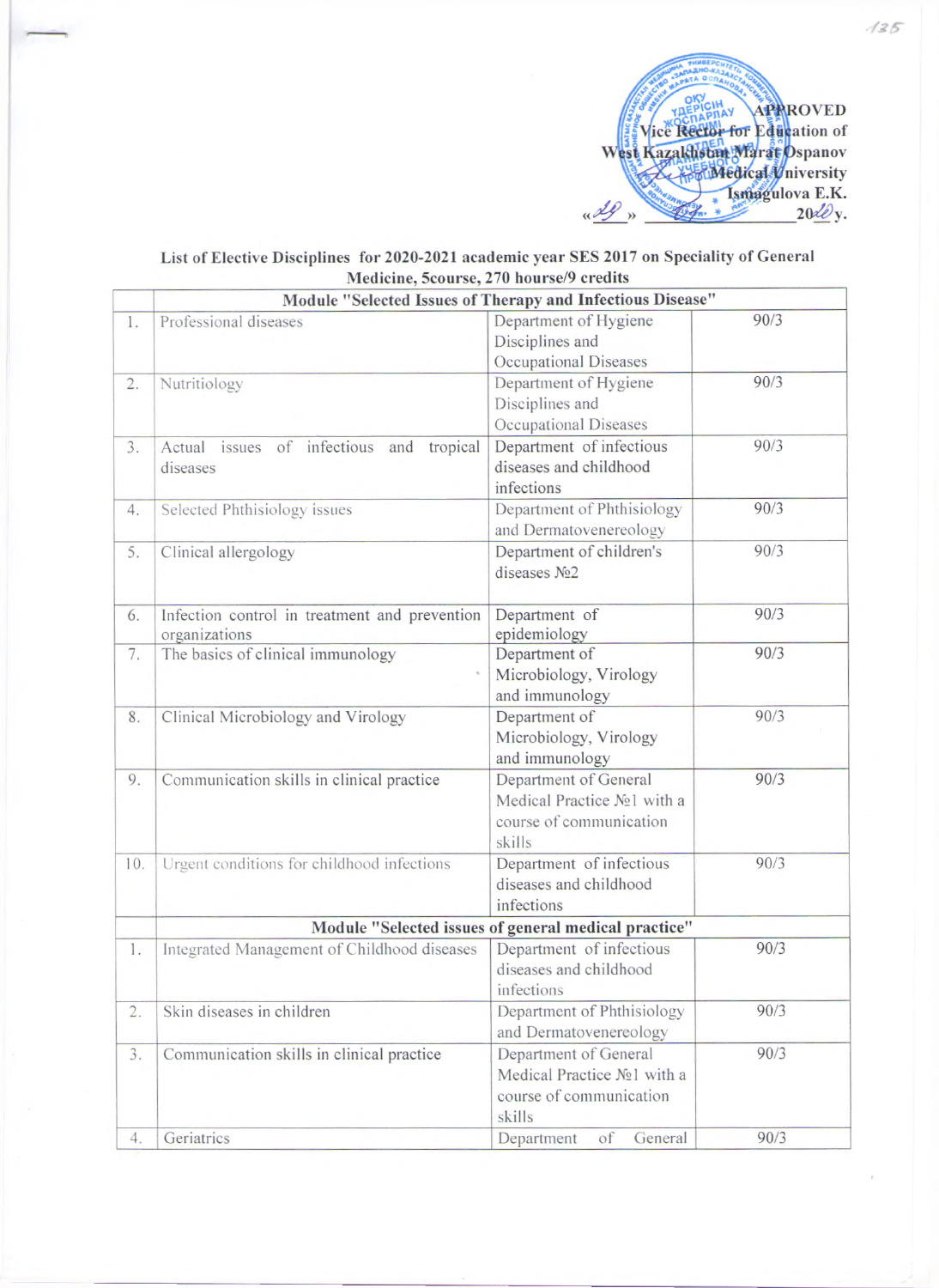|     |                                                                       | Medical Practice No1 with a                          |      |
|-----|-----------------------------------------------------------------------|------------------------------------------------------|------|
|     |                                                                       | course of communication                              |      |
|     |                                                                       | skills                                               | 90/3 |
| 5.  | Diabetology                                                           | of<br>Internal<br>Department<br>Diseases No1         |      |
| 6.  |                                                                       | General<br>of<br>Department                          | 90/3 |
|     | Treatment and preventive care to newborns in<br>outpatient department | Medical Practice No1 with a                          |      |
|     |                                                                       | course of communication                              |      |
|     |                                                                       | skills                                               |      |
|     |                                                                       |                                                      |      |
| 7.  | Features of the organization of primary health                        | Department Public health                             | 90/3 |
|     | care in modern conditions                                             | and health care                                      |      |
| 8.  | Basics of compulsory social medical insurance                         | Department Public health                             | 90/3 |
|     | (CSMI)                                                                | and health care                                      |      |
| 9.  | Palliative care                                                       | Department of Oncology                               | 90/3 |
|     |                                                                       | and Visual Diagnostics                               |      |
| 10. | Pharmacology:use of drugs in gerontology                              | Department of                                        | 90/3 |
|     |                                                                       | Pharmacology                                         |      |
| 11. | Evidence-based<br>medicine<br>neurology<br>in                         | Department neurology with                            | 90/3 |
|     | (rehabilitation and treatment issues)                                 | course psychiatry and                                |      |
|     |                                                                       | narcology                                            |      |
|     |                                                                       | Module "Selected issues of surgical diseases"        |      |
| 1.  | Methods of diagnosis of diseases and injuries                         | Department of                                        | 90/3 |
|     | of bones and joints                                                   | Neurosurgery with a course                           |      |
|     |                                                                       | of traumatology                                      |      |
| 2.  | Chosen guestions of ophthalmology                                     | Department of                                        | 90/3 |
|     |                                                                       | Otorhinolaryngology,                                 |      |
|     |                                                                       | Ophthalmology                                        |      |
| 3.  | Selected questions of otorhinolaryngology in                          | Department of                                        | 90/3 |
|     | the practice of GP                                                    | Otorhinolaryngology,                                 |      |
|     |                                                                       | Ophthalmology                                        |      |
| 4.  | Small surgical manipulations                                          | Department of Surgical                               | 90/3 |
|     |                                                                       | Diseases No <sub>2</sub>                             |      |
| 5.  | Topical issues of forensic medicine                                   | Pathological Anatomy and                             | 90/3 |
|     |                                                                       | Forensic<br>Medicine                                 |      |
|     |                                                                       |                                                      |      |
|     |                                                                       | Department                                           | 90/3 |
| 6.  | Communication skills in clinical practice                             | Department of General<br>Medical Practice No1 with a |      |
|     |                                                                       |                                                      |      |
|     |                                                                       | course of communication                              |      |
|     |                                                                       | skills                                               |      |
|     | Module "Reproductive Health and Safe Motherhood"                      |                                                      |      |
| 1.  | Sexually transmitted infections                                       | Department of Phthisiology                           | 90/3 |
|     |                                                                       | and Dermatovenereology                               |      |
|     |                                                                       | Department of General                                | 90/3 |
| 2.  | Communication skills in clinical practice                             |                                                      |      |
|     |                                                                       | Medical Practice No1 with a                          |      |
|     |                                                                       | course of communication                              |      |
|     |                                                                       | skills                                               |      |
| 3.  | Invasive methods of diagnosis of perinatal                            | Department of Obstetrics                             | 90/3 |
|     | pathology in primary health care                                      | Gynaecology No1                                      |      |